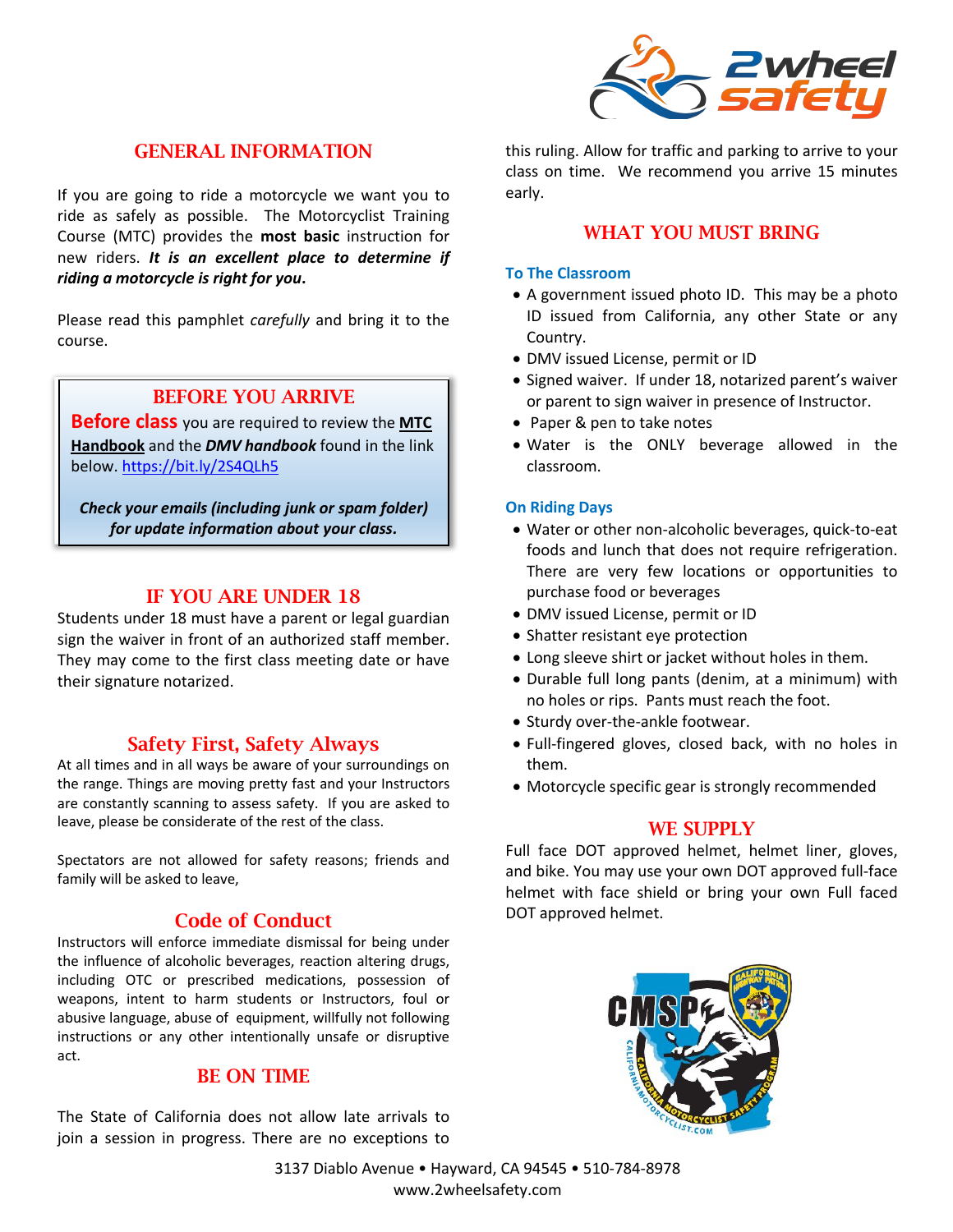

# Not Everyone Will Pass This Course

This course is physically and mentally demanding for both the student and Instructors. Participation requires physical stamina, motor coordination and mental alertness.

Come to class as rested as possible and bring what you need to drink and eat. There are no refreshments available at the classroom or riding location.

During the course you must remain safe to yourself and others at all times. If for any reason you cannot meet the safety criteria, you could be asked to leave the course with no refund.

There are no guarantees that you will pass and there are no refunds. This policy applies even if you leave before the course is complete, whether the decision is yours or made by the Instructor. Our goal is to keep you and others safe.

There are written and riding exams at the end of this course. You must pass both exams in order to receive a completion certificate. Our Instructors will do their best to help you prepare for both exams.

During the course your Instructors may be **loud and direct.** Don't take it personally! They will be talking over the noise of motorcycles, across the range and through the sound barrier of your helmet in order to manage a safe environment.

The course material and delivery are prescribed and approved by CMSP. While some novice riders may feel the course moves fast, others may disagree. It is up to you to make this your personal learning experience.

# Exams & Completion Certificates

This course operates under the provisions of Total Control Training, Inc. (TCT), contracted by the California Highway Patrol (CHP) and Department of Motor Vehicles (DMV). The following minimum requirements are necessary in order to pass the course:

- Attend and complete all classroom and range modules AND
- Pass the written knowledge evaluation at the end of the classroom session AND
- Pass the riding skill evaluation at the end of Range 2

Following successful completion of both evaluations, completion cards and your DMV Certificate (DL389) will be mailed to you within 10 days. **Please make sure your name (as it appears on your driver's license) and address are correct**.

A student that is considered a safety threat by the Instructor may be asked to leave the course before it is over. There are no refunds. Re-enrollment is possible at the full tuition rate.

# Refund, Reschedule, Cancellation Policies

If you buy a ticket to a concert, play, movie or sporting event, and don<sup>1</sup>t show up, you lose your money. There are no exceptions. Buying a seat in one of our courses is the same as buying an event ticket. It<sup>1</sup>s a one-time opportunity: when it<sup>1</sup>s gone, it<sup>1</sup>s gone. You may request a date change or cancel within our approved period.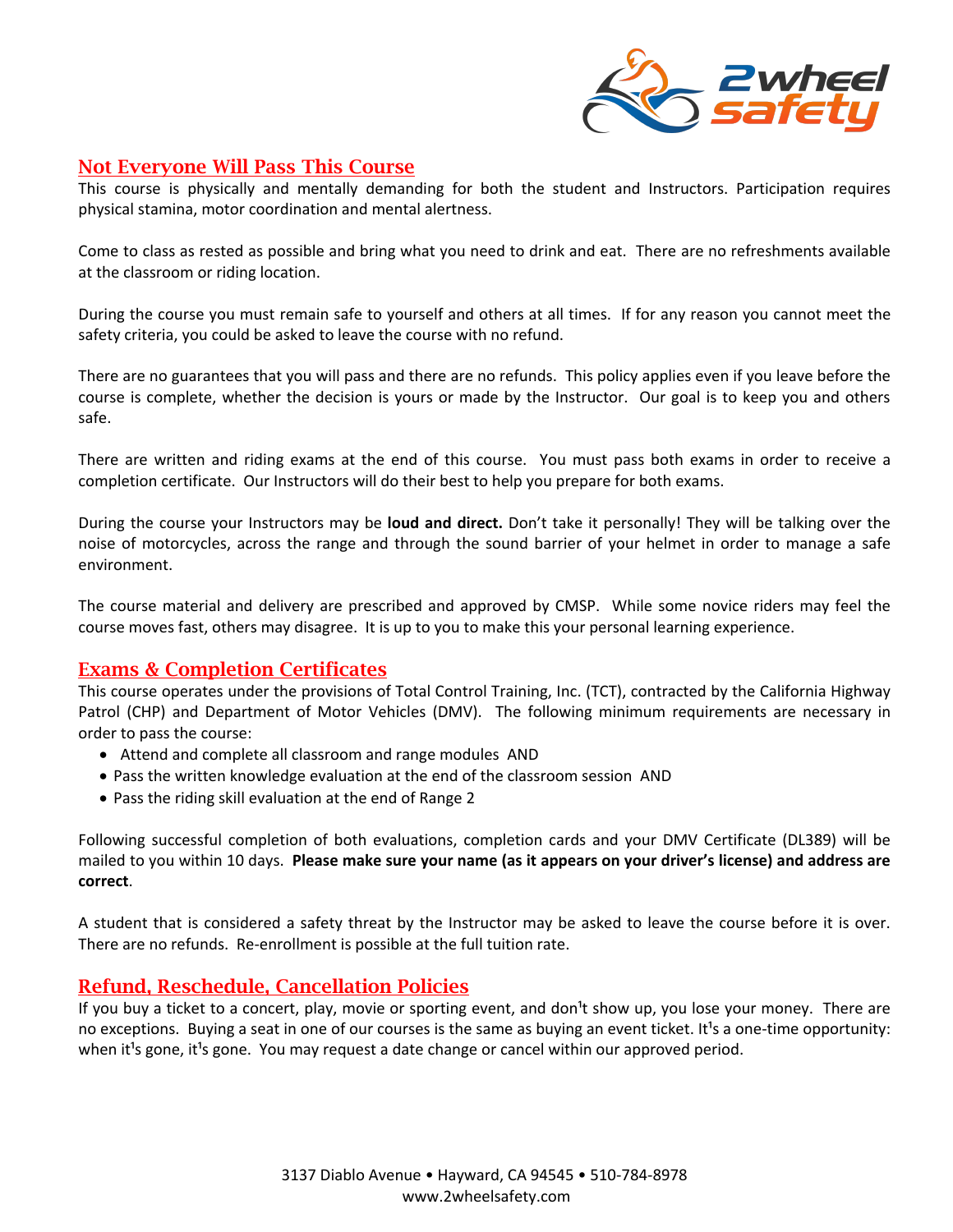

### **Refund Policy**

This is a **non-refundable** course. The following will result in forfeiture of course tuition.

- Failure to appear to any portion of the class;
- Failure to arrive on time, to any portion of the course;
- Arrival at classroom without all the required documentation;
- Arrival at the range without proper riding gear;

**Carefully review "What You Must Bring" in this pamphlet before the start of each session**.

#### **Reschedule & Cancellation Policy**

Cancellation refunds of tuition less 15% will be granted if you cancel 2 or more **business days** in advance of your class start date. You may also reschedule your class at no cost if you notify us at least **2 business days** before the start date of your original class. You must call the office and speak directly to the TWST coordinator within this time frame.

### MTC Completion Fees

TWST students that didn't complete or pass the training will be contacted by email with their option for retest or reschedule. Students must respond to the email or contact the office to reschedule their training. Below are the various fees to complete the MTC training.

### **Retest Only**

Students are allowed a second chance to pass and complete the MTC training. There is a flat rate to retest only. Students are guaranteed a spot for retest even if the class is sold out. Students must complete and pass the training within 60 days of the start date of their training.

- Knowledge Retest Only \$35
- Skills Retest Only \$75

#### **Extra Ride Time (ERT) & Skills Retest Only**

Student that fail the skills test and are in need for more riding time before retesting can take the ERT and then retest afterwards on a different date. The rate for the ERT + Skills retest only is \$125 for a guaranteed spot. ERT classes are usually scheduled the day before most scheduled skill test. Students must complete and pass the training within 60 days of the start date of their training.

#### **R2 (Standby) + Skills Retest**

Students that fail the skills test and want to retake the second MTC riding session of the training will pay a fee of \$125. This student will be considered a "Standby Student" and will be allowed to participate in the riding exercises only if a spot is open on the date chosen. Standby students are NOT guaranteed a spot in the riding portion; students are only guaranteed a spot for the skills retest. Students must complete and pass the training within 60 days of the start date of their training.

#### **Passed Knowledge Test / Counseled Out of Riding**

Students that complete and pass the classroom sessions but was unable to complete the riding session can pay ½ their tuition cost for a guaranteed spot. Student will be allowed to participate in both riding sessions if they desire. Students must complete and pass the training within 60 days of the start date of their training.